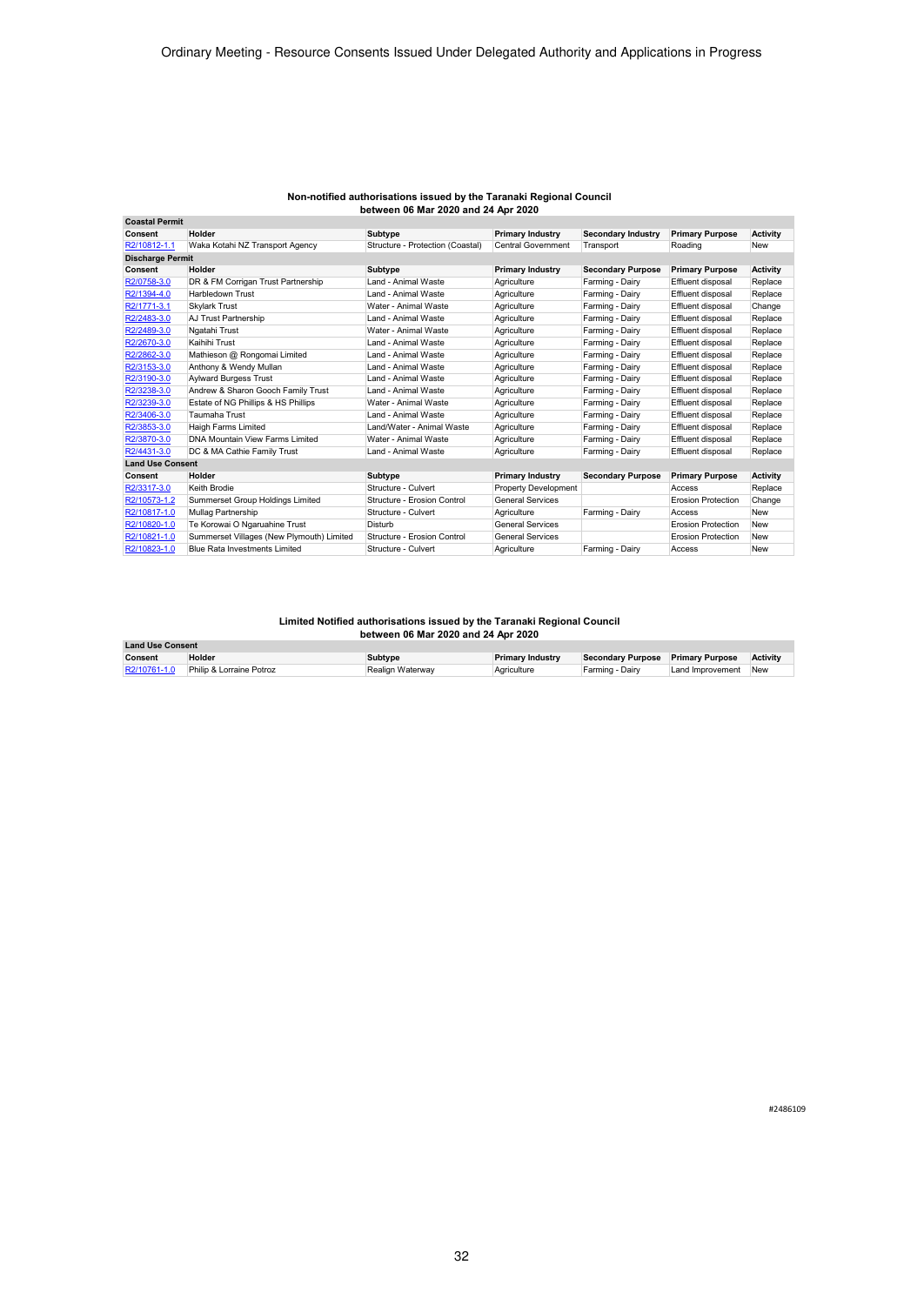×

| R <sub>2</sub> /10817-1.0                                                                                                                                                                                                                                        | Commencement Date: 10 Mar 2020                                                  |
|------------------------------------------------------------------------------------------------------------------------------------------------------------------------------------------------------------------------------------------------------------------|---------------------------------------------------------------------------------|
| Mullag Partnership                                                                                                                                                                                                                                               | Expiry Date: 01 Jun 2036                                                        |
| JR & CM Mullin, 60 Ball Road, RD 2, Patea<br>4598                                                                                                                                                                                                                | Review Dates: Jun 2024, Jun 2030<br><b>Activity Class: Discretionary</b>        |
| Location: 134 Opua Road, Opunake                                                                                                                                                                                                                                 | <b>Application Purpose: New</b>                                                 |
| To install a box culvert in the Koteoteo Stream, including the associated disturbance of the<br>stream bed                                                                                                                                                       |                                                                                 |
| Rohe:                                                                                                                                                                                                                                                            |                                                                                 |
| Taranaki (Statutory Acknowledgement)                                                                                                                                                                                                                             |                                                                                 |
| <b>Engagement or consultation:</b>                                                                                                                                                                                                                               |                                                                                 |
| Te Kahui o Taranaki Trust                                                                                                                                                                                                                                        | Provided with application                                                       |
| $R2/3853-3.0$                                                                                                                                                                                                                                                    | Commencement Date: 10 Mar 2020                                                  |
| Haigh Farms Limited                                                                                                                                                                                                                                              | Expiry Date: 01 Dec 2043                                                        |
| Douglas Haigh, 433 Mid Kahui Road, RD 34,<br>Opunake 4684                                                                                                                                                                                                        | Review Dates: Jun 2025, Jun 2031, Jun 2037<br><b>Activity Class: Controlled</b> |
| Location: 433 Mid Kahui Road, Rahotu                                                                                                                                                                                                                             | <b>Application Purpose: Replace</b>                                             |
| To discharge farm dairy effluent onto land and, until 1 December 2021 after treatment in an<br>oxidation pond system and constructed drain, into an unnamed tributary of the<br>Pungaereere Stream if the land disposal area is unsuitable for effluent disposal |                                                                                 |
| Rohe:                                                                                                                                                                                                                                                            |                                                                                 |
| Taranaki (Statutory Acknowledgement)                                                                                                                                                                                                                             |                                                                                 |
|                                                                                                                                                                                                                                                                  |                                                                                 |

Te Kahui o Taranaki Trust **Provided with application**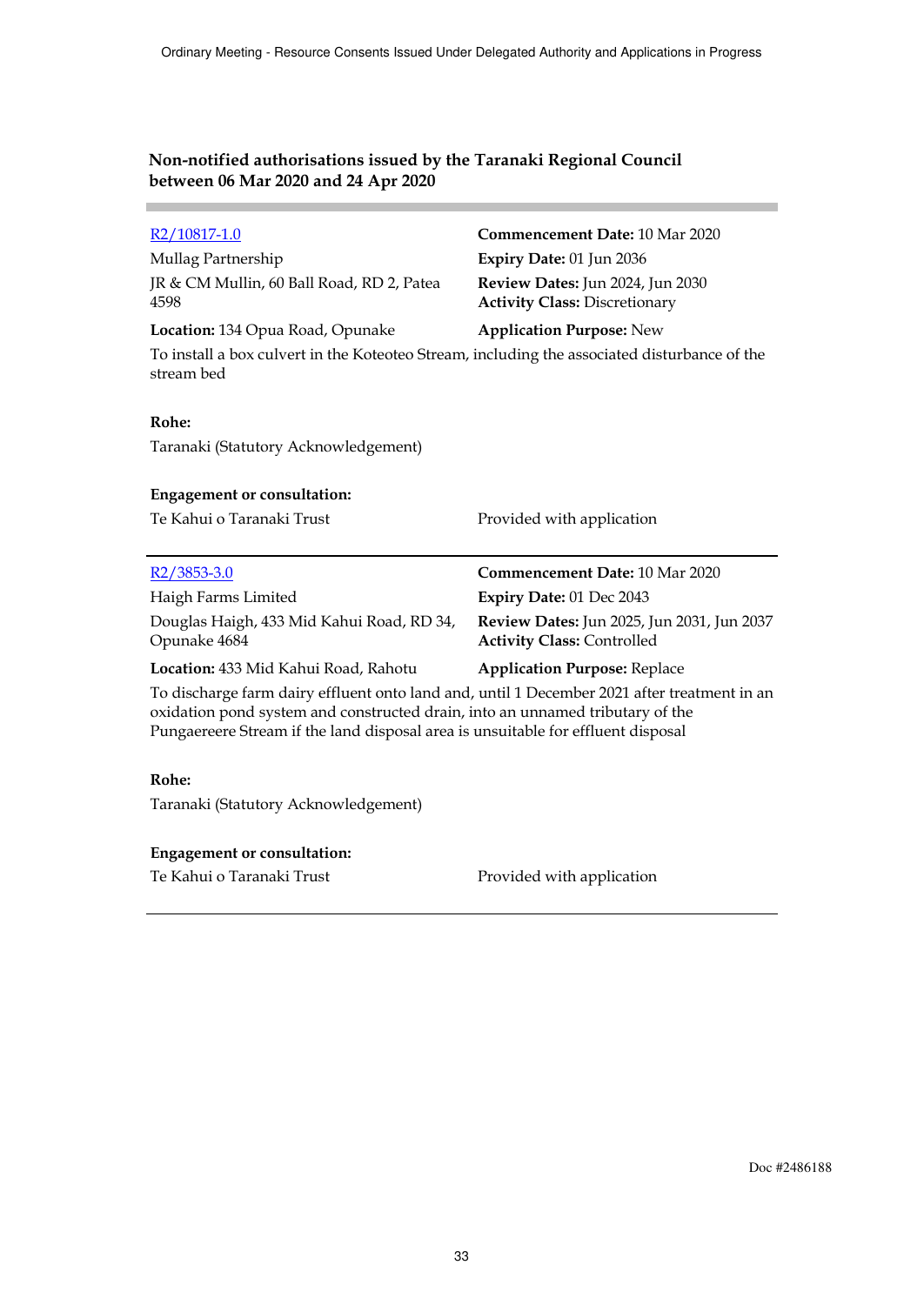| R <sub>2</sub> /3870-3.0                | Commencement Date: 11 Mar 2020                                        |
|-----------------------------------------|-----------------------------------------------------------------------|
| DNA Mountain View Farms Limited         | Expiry Date: 01 Dec 2025                                              |
| 433 Mid Kahui Road, RD 34, Opunake 4684 | Review Dates: Jun 2022, Jun 2024<br><b>Activity Class: Controlled</b> |
| Location: 2878 Carrington Road, Okato   | <b>Application Purpose: Replace</b>                                   |

To discharge farm dairy effluent:

- onto land and, after treatment in an oxidation pond system, into an unnamed tributary of the Kaihihi Stream if the land disposal area is unsuitable for effluent disposal; and,
- until 1 December 2021 to discharge farm dairy effluent after treatment in an oxidation pond system, into an unnamed tributary of the Kaihihi Stream

#### **Rohe:**

Taranaki (Statutory Acknowledgement)

#### **Engagement or consultation:**

Te Kahui o Taranaki Trust Provided with application

| $R2/1771-3.1$                                                                                                                                                                                                                                                                                    | <b>Commencement Date: 16 Mar 2020</b>                                                                  |
|--------------------------------------------------------------------------------------------------------------------------------------------------------------------------------------------------------------------------------------------------------------------------------------------------|--------------------------------------------------------------------------------------------------------|
| Skylark Trust                                                                                                                                                                                                                                                                                    | <b>Expiry Date: 01 Dec 2030</b>                                                                        |
| SR Lark, 328 Wiremu Road, RD 32, Opunake<br>4681                                                                                                                                                                                                                                                 | <b>Review Dates:</b> Jun 2022, Jun 2024,<br>Jun 2026, Jun 2028<br><b>Activity Class: Discretionary</b> |
| Location: 328 Wiremu Road, Te Kiri                                                                                                                                                                                                                                                               | <b>Application Purpose: Change</b>                                                                     |
| $\mathbf{r}$ and $\mathbf{r}$ and $\mathbf{r}$ and $\mathbf{r}$ and $\mathbf{r}$ and $\mathbf{r}$ and $\mathbf{r}$ and $\mathbf{r}$ and $\mathbf{r}$ and $\mathbf{r}$ and $\mathbf{r}$ and $\mathbf{r}$ and $\mathbf{r}$ and $\mathbf{r}$ and $\mathbf{r}$ and $\mathbf{r}$ and $\mathbf{r}$ and |                                                                                                        |

To discharge farm dairy effluent:

- onto land and, after treatment in an oxidation pond system, into an unnamed tributary of the Taungatara Stream if the land disposal area is unsuitable for effluent disposal; and,
- until 1 December 2021 to discharge farm dairy effluent after treatment in an oxidation pond system, into an unnamed tributary of the Taungatara Stream

Change of conditions to include discharge to land

#### **Rohe:**

Ngaruahine (Statutory Acknowledgement) Taranaki (Statutory Acknowledgement)

# **Engagement or consultation:**

Te Kahui o Taranaki Trust **Provided with application** 

Te Korowai O Ngaruahine Trust Comment on application received

*General opposition*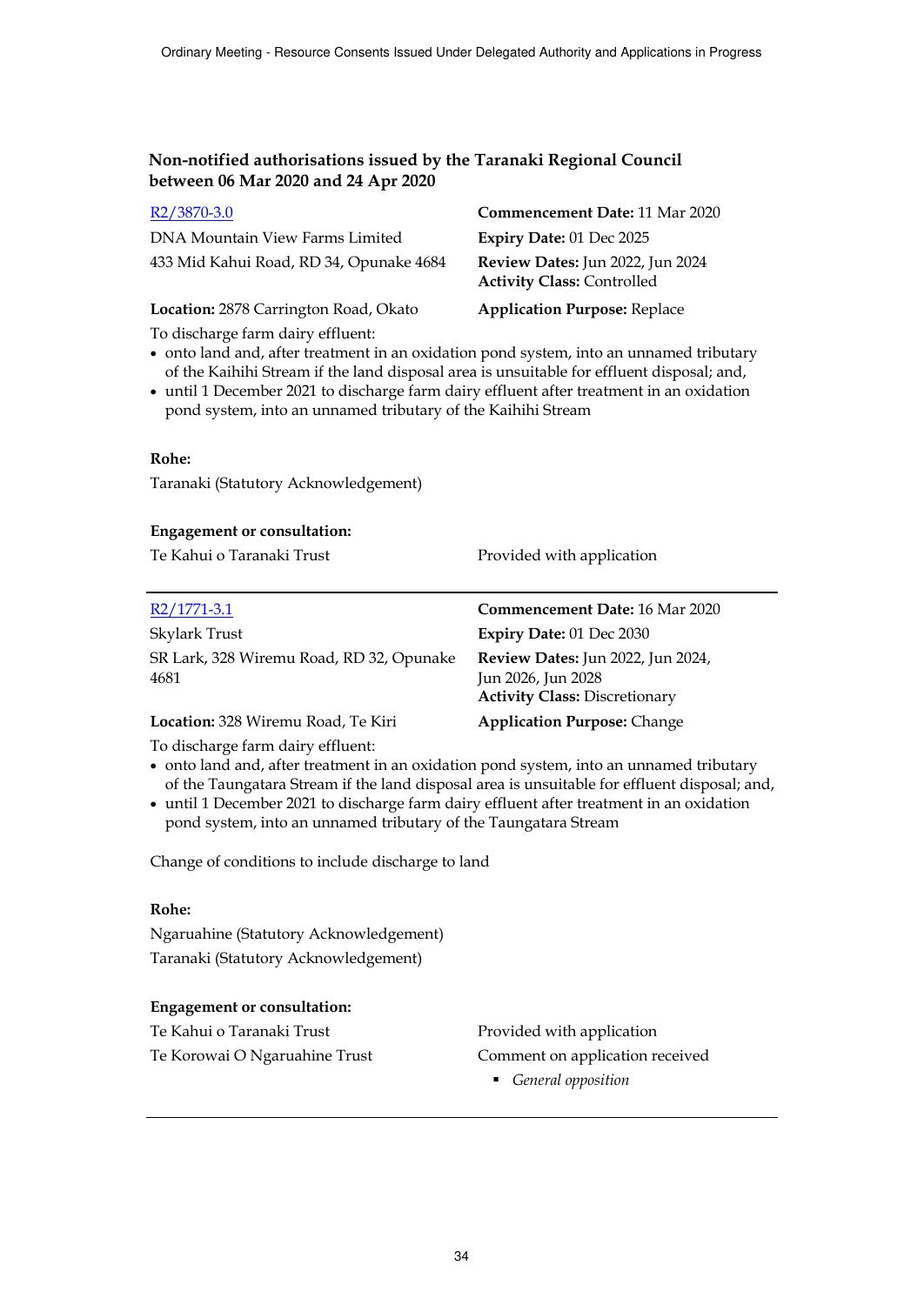| R2/3317-3.0            | <b>Commencement Date: 19 Mar 2020</b>                                           |
|------------------------|---------------------------------------------------------------------------------|
| Keith Brodie           | Expiry Date: $01$ Jun 2037                                                      |
| PO Box 77, Oakura 4345 | <b>Review Dates:</b> Jun 2025, Jun 2031<br><b>Activity Class: Discretionary</b> |

**Location:** 368 Weld Road, Oakura **Application Purpose:** Replace

To use an existing crossing on the Whenuariki Stream that includes culverts, a fish pass and a spillway

# **Rohe:**

Taranaki (Statutory Acknowledgement)

#### **Engagement or consultation:**

| Te Kahui o Taranaki Trust | Written approval provided |
|---------------------------|---------------------------|
| Te Kahui o Taranaki Trust | Consulted by applicant    |

| R2/10823-1.0                                                          | Commencement Date: 19 Mar 2020                                           |
|-----------------------------------------------------------------------|--------------------------------------------------------------------------|
| Blue Rata Investments Limited                                         | Expiry Date: 01 Jun 2037                                                 |
| C/-Farm Venture Consultancy Limited, PO<br>Box 762, New Plymouth 4340 | Review Dates: Jun 2025, Jun 2031<br><b>Activity Class: Discretionary</b> |
| Location: 3009 Carrington Road, Okato                                 | <b>Application Purpose: New</b>                                          |
|                                                                       |                                                                          |

To install a culvert in an unnamed tributary of the Mangatete Stream, including the associated disturbance of the stream bed

#### **Rohe:**

Taranaki (Statutory Acknowledgement)

#### **Engagement or consultation:**

Te Kahui o Taranaki Trust Provided with application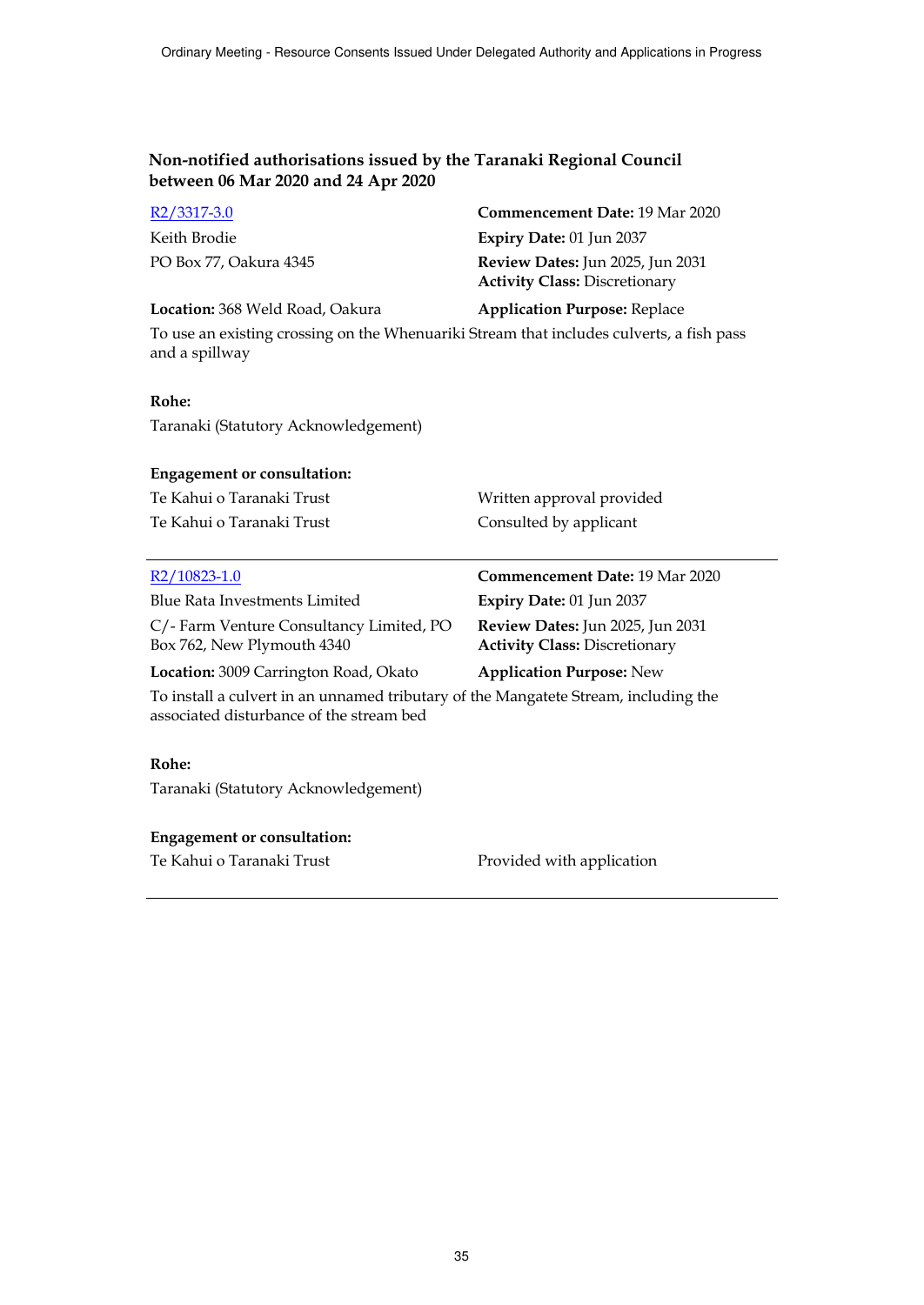| $R2/4431-3.0$                              | Commencement Date: 19 Mar 2020                                                               |
|--------------------------------------------|----------------------------------------------------------------------------------------------|
| DC & MA Cathie Family Trust                | Expiry Date: 01 Dec 2048                                                                     |
| 69 Patiki Road, RD 32, Opunake 4682        | Review Dates: Jun 2024, Jun 2030,<br>Jun 2036, Jun 2042<br><b>Activity Class: Controlled</b> |
| Location: 69 Patiki Road, Pihama           | <b>Application Purpose: Replace</b>                                                          |
| To discharge farm dairy effluent onto land |                                                                                              |
| Rohe:                                      |                                                                                              |
| Ngaruahine (Statutory Acknowledgement)     |                                                                                              |
| Taranaki (Statutory Acknowledgement)       |                                                                                              |
| <b>Engagement or consultation:</b>         |                                                                                              |
| Te Kahui o Taranaki Trust                  | Provided with application                                                                    |
| Te Korowai O Ngaruahine Trust              | Comment on application received                                                              |
|                                            | Do not oppose, subject to conditions                                                         |
| $R2/3406-3.0$                              | Commencement Date: 20 Mar 2020                                                               |
| Taumaha Trust                              | Expiry Date: 01 Dec 2046                                                                     |
| NH Walker, 48A Rata Street, Hawera 4610    | Review Dates: Jun 2028, Jun 2034, Jun 2040<br><b>Activity Class: Controlled</b>              |
| Location: 142 Taumaha Road, Manutahi       | <b>Application Purpose: Replace</b>                                                          |
| To discharge farm dairy effluent onto land |                                                                                              |
| Rohe:                                      |                                                                                              |
| Ngati Ruanui                               |                                                                                              |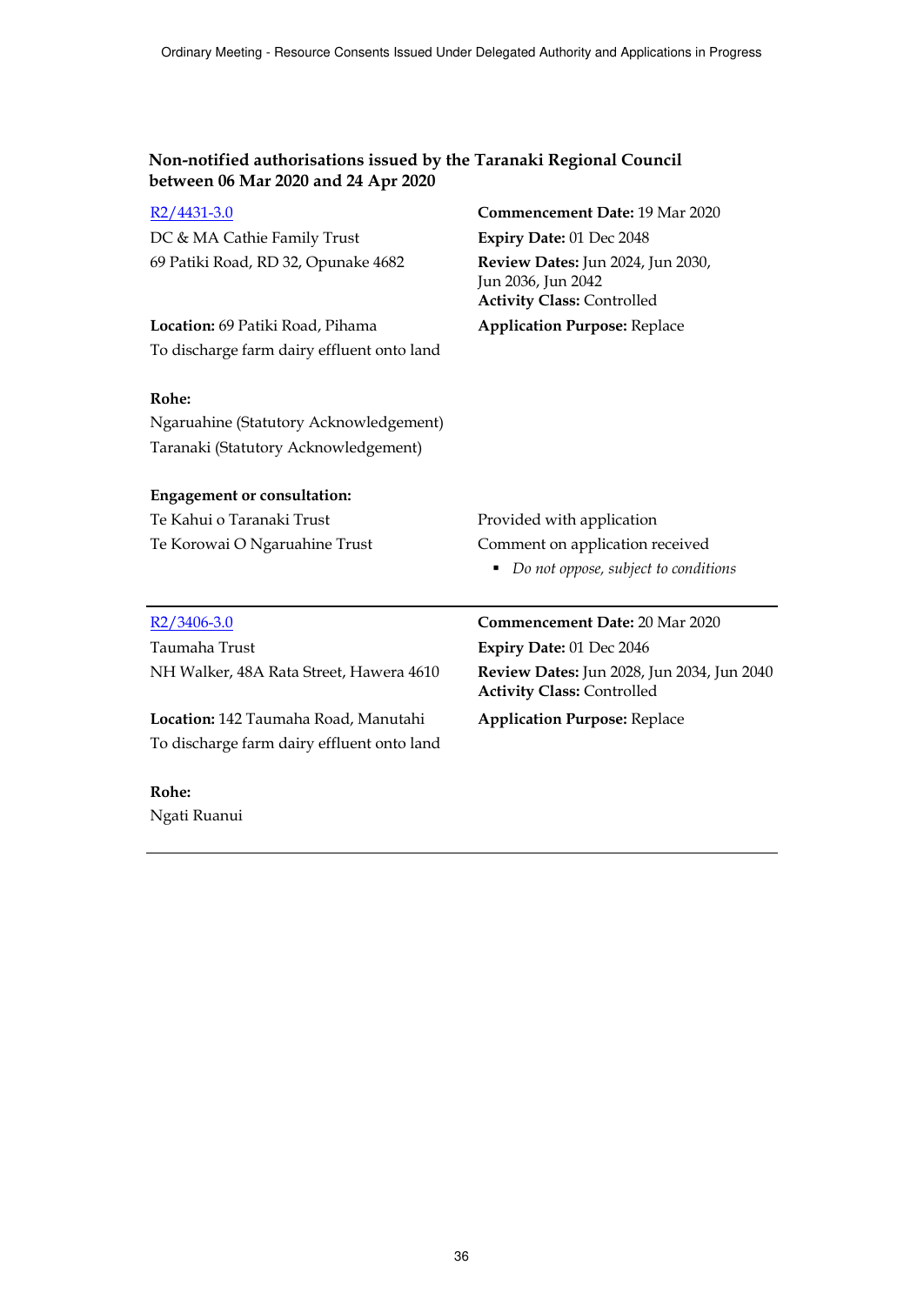| $R2/2670-3.0$                                                       | <b>Commencement Date: 20 Mar 2020</b>                                           |
|---------------------------------------------------------------------|---------------------------------------------------------------------------------|
| Kaihihi Trust                                                       | Expiry Date: 01 Dec 2043                                                        |
| C/- RH & AM Barron, 956 Main South Road,<br>RD 4, New Plymouth 4374 | Review Dates: Jun 2025, Jun 2031, Jun 2037<br><b>Activity Class: Controlled</b> |
| Location: 189 Oxford Road, New Plymouth                             | <b>Application Purpose: Replace</b>                                             |
| To discharge farm dairy effluent onto land                          |                                                                                 |
| Rohe:<br>Taranaki (Statutory Acknowledgement)                       |                                                                                 |
| <b>Engagement or consultation:</b>                                  |                                                                                 |
| Te Kahui o Taranaki Trust                                           | Provided with application                                                       |
|                                                                     |                                                                                 |
|                                                                     |                                                                                 |
| R2/3153-3.0                                                         | <b>Commencement Date: 20 Mar 2020</b>                                           |
| Anthony Lewis & Wendy Ann Mullan                                    | Expiry Date: 01 Dec 2043                                                        |
| 227 Tipoka Road, RD 35, Opunake 4685                                | Review Dates: Jun 2025, Jun 2031, Jun 2037<br><b>Activity Class: Controlled</b> |
| Location: 227 Tipoka Road, Rahotu                                   | <b>Application Purpose: Replace</b>                                             |
| To discharge farm dairy effluent onto land                          |                                                                                 |
|                                                                     |                                                                                 |
| Rohe:                                                               |                                                                                 |
| Taranaki (Statutory Acknowledgement)                                |                                                                                 |
|                                                                     |                                                                                 |
| <b>Engagement or consultation:</b>                                  |                                                                                 |
| Te Kahui o Taranaki Trust                                           | Provided with application                                                       |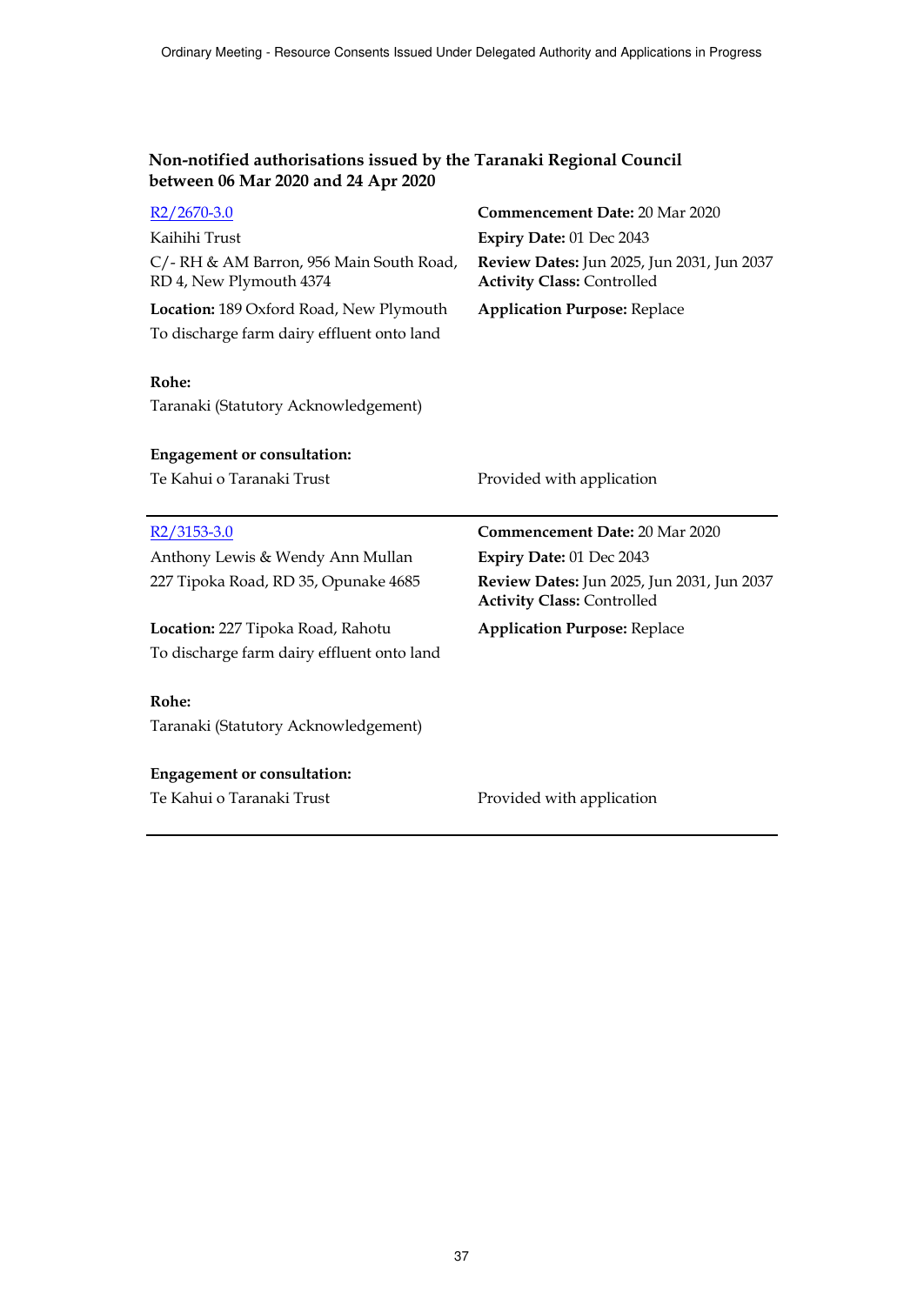| R2/3190-3.0                                   | <b>Commencement Date: 20 Mar 2020</b>                                           |
|-----------------------------------------------|---------------------------------------------------------------------------------|
| <b>Aylward Burgess Trust</b>                  | Expiry Date: 01 Dec 2043                                                        |
| 69 Burgess Road, RD 37, New Plymouth 4381     | Review Dates: Jun 2025, Jun 2031, Jun 2037<br><b>Activity Class: Controlled</b> |
| Location: 69 Burgess Road, Warea              | <b>Application Purpose: Replace</b>                                             |
| To discharge farm dairy effluent onto land    |                                                                                 |
| Rohe:<br>Taranaki (Statutory Acknowledgement) |                                                                                 |
| <b>Engagement or consultation:</b>            |                                                                                 |
| Te Kahui o Taranaki Trust                     | Provided with application                                                       |
|                                               |                                                                                 |
|                                               |                                                                                 |
| R2/3238-3.0                                   | <b>Commencement Date: 24 Mar 2020</b>                                           |
| Andrew & Sharon Gooch Family Trust            | Expiry Date: 01 Dec 2043                                                        |
| 5439 Main South Road, RD 31, Opunake 4681     | Review Dates: Jun 2025, Jun 2031, Jun 2037<br><b>Activity Class: Controlled</b> |
| Location: 5359 Main South Road, Rahotu        | <b>Application Purpose: Replace</b>                                             |
| To discharge farm dairy effluent onto land    |                                                                                 |
|                                               |                                                                                 |
| Rohe:                                         |                                                                                 |
| Taranaki (Statutory Acknowledgement)          |                                                                                 |
|                                               |                                                                                 |
| <b>Engagement or consultation:</b>            |                                                                                 |
| Te Kahui o Taranaki Trust                     | Provided with application                                                       |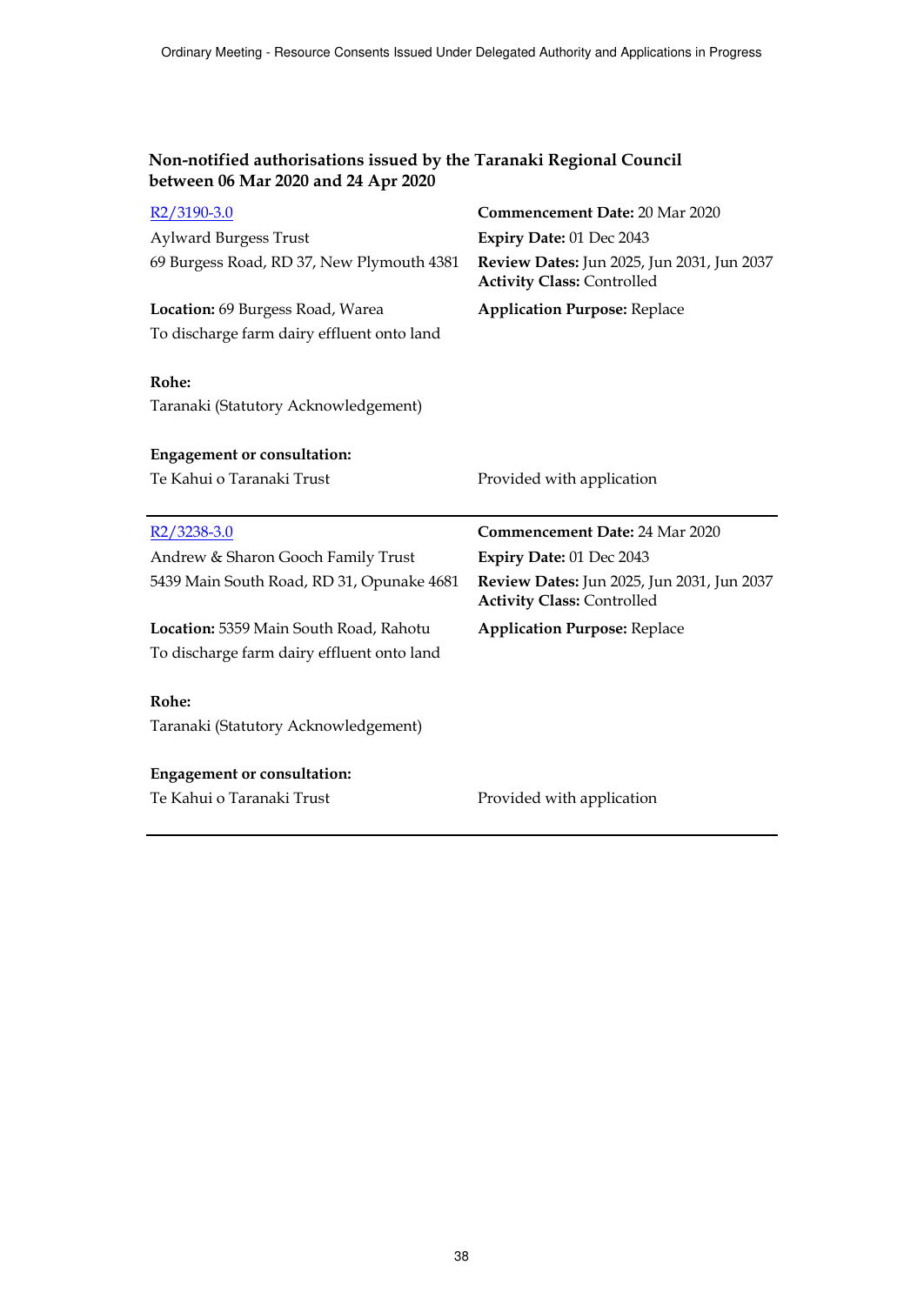| $R2/2483-3.0$                                                                                                                                  | <b>Commencement Date: 25 Mar 2020</b>                                           |
|------------------------------------------------------------------------------------------------------------------------------------------------|---------------------------------------------------------------------------------|
| AJ Trust Partnership                                                                                                                           | Expiry Date: 01 Dec 2043                                                        |
| 6349 South Road, RD 35, Opunake 4685                                                                                                           | Review Dates: Jun 2025, Jun 2031, Jun 2037<br><b>Activity Class: Controlled</b> |
| Location: 72 Pungarehu Road, Pungarehu                                                                                                         | <b>Application Purpose: Replace</b>                                             |
| To discharge farm dairy effluent onto land                                                                                                     |                                                                                 |
|                                                                                                                                                |                                                                                 |
| Rohe:                                                                                                                                          |                                                                                 |
| Taranaki (Statutory Acknowledgement)                                                                                                           |                                                                                 |
|                                                                                                                                                |                                                                                 |
| <b>Engagement or consultation:</b>                                                                                                             |                                                                                 |
| Te Kahui o Taranaki Trust                                                                                                                      | Provided with application                                                       |
|                                                                                                                                                |                                                                                 |
|                                                                                                                                                |                                                                                 |
| R <sub>2</sub> /10820-1.0                                                                                                                      | <b>Commencement Date: 25 Mar 2020</b>                                           |
| Te Korowai O Ngaruahine Trust                                                                                                                  | Expiry Date: 01 Jun 2029                                                        |
| PO Box 474, Hawera 4640                                                                                                                        | Review Dates: Jun 2023, Jun 2029<br><b>Activity Class: Controlled</b>           |
| Location: Kaupokonui Stream, 97 Glenn Road, Application Purpose: New<br>Kaupokonui                                                             |                                                                                 |
| To partially demolish a weir (known the 'Glenn Road' weir) on the Kaupokonui Stream,<br>including the associated disturbance of the stream bed |                                                                                 |
|                                                                                                                                                |                                                                                 |
| Rohe:                                                                                                                                          |                                                                                 |
| Ngaruahine (Statutory Acknowledgement)                                                                                                         |                                                                                 |
|                                                                                                                                                |                                                                                 |

| Consulted by applicant    |
|---------------------------|
| Consulted by applicant    |
| Consulted by applicant    |
| Written approval provided |
| Consulted by applicant    |
| Consulted by applicant    |
|                           |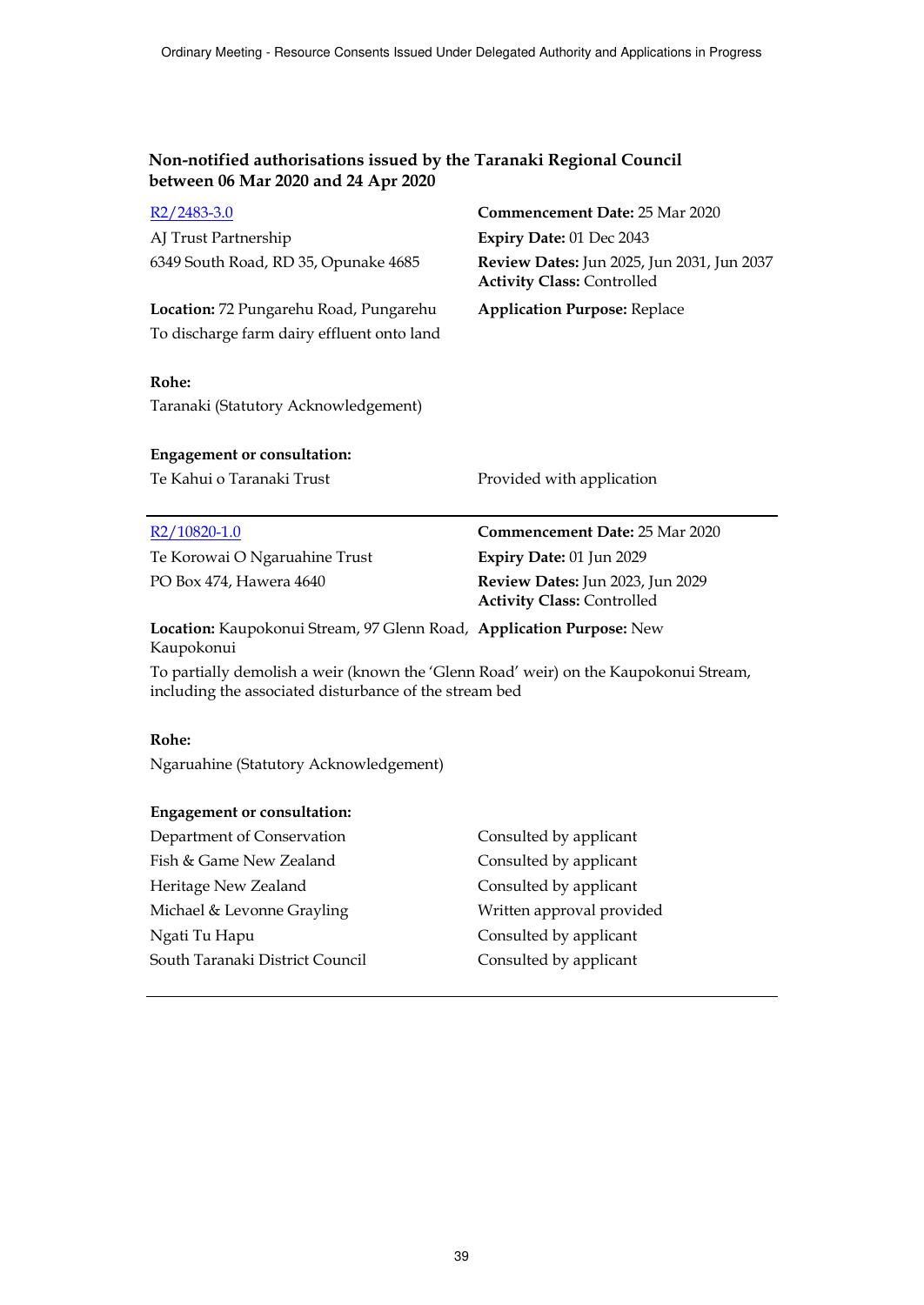| R2/3239-3.0                                                                                                                                                                                                                                                                                                                                                                                                                          | Commencement Date: 26 Mar 2020                                                  |
|--------------------------------------------------------------------------------------------------------------------------------------------------------------------------------------------------------------------------------------------------------------------------------------------------------------------------------------------------------------------------------------------------------------------------------------|---------------------------------------------------------------------------------|
| Estate of NG Phillips & HS Phillips                                                                                                                                                                                                                                                                                                                                                                                                  | Expiry Date: 01 Dec 2025                                                        |
| 224 Upper Newall Road, RD 37, New<br>Plymouth 4381                                                                                                                                                                                                                                                                                                                                                                                   | Review Dates: Jun 2022, Jun 2024<br><b>Activity Class: Controlled</b>           |
| Location: 202 Upper Newall Road, Newall                                                                                                                                                                                                                                                                                                                                                                                              | <b>Application Purpose: Replace</b>                                             |
| To discharge farm dairy effluent:<br>• onto land and, after treatment in an oxidation pond system and wetland, into an<br>unnamed tributary of the Teikaparua (Warea) River if the land disposal area is<br>unsuitable for effluent disposal; and<br>• until 1 December 20201 to discharge farm dairy effluent after treatment in an oxidation<br>pond system and wetland, into an unnamed tributary of the Teikaparua (Warea) River |                                                                                 |
| Rohe:                                                                                                                                                                                                                                                                                                                                                                                                                                |                                                                                 |
| Taranaki (Statutory Acknowledgement)                                                                                                                                                                                                                                                                                                                                                                                                 |                                                                                 |
| <b>Engagement or consultation:</b>                                                                                                                                                                                                                                                                                                                                                                                                   |                                                                                 |
| Te Kahui o Taranaki Trust                                                                                                                                                                                                                                                                                                                                                                                                            | Provided with application                                                       |
| $R2/2862-3.0$                                                                                                                                                                                                                                                                                                                                                                                                                        | Commencement Date: 27 Mar 2020                                                  |
| Mathieson @ Rongomai Limited                                                                                                                                                                                                                                                                                                                                                                                                         | Expiry Date: 01 Dec 2043                                                        |
| 104 Rongomai Road, RD 37, Okato 4381                                                                                                                                                                                                                                                                                                                                                                                                 | Review Dates: Jun 2025, Jun 2031, Jun 2037<br><b>Activity Class: Controlled</b> |
| Location: 7071 Main South Road, Puniho                                                                                                                                                                                                                                                                                                                                                                                               | <b>Application Purpose: Replace</b>                                             |
| To discharge farm dairy effluent onto land                                                                                                                                                                                                                                                                                                                                                                                           |                                                                                 |
| Rohe:                                                                                                                                                                                                                                                                                                                                                                                                                                |                                                                                 |
| Taranaki (Statutory Acknowledgement)                                                                                                                                                                                                                                                                                                                                                                                                 |                                                                                 |
| <b>Engagement or consultation:</b>                                                                                                                                                                                                                                                                                                                                                                                                   |                                                                                 |
| Te Kahui o Taranaki Trust                                                                                                                                                                                                                                                                                                                                                                                                            | Comment on application received<br>General support                              |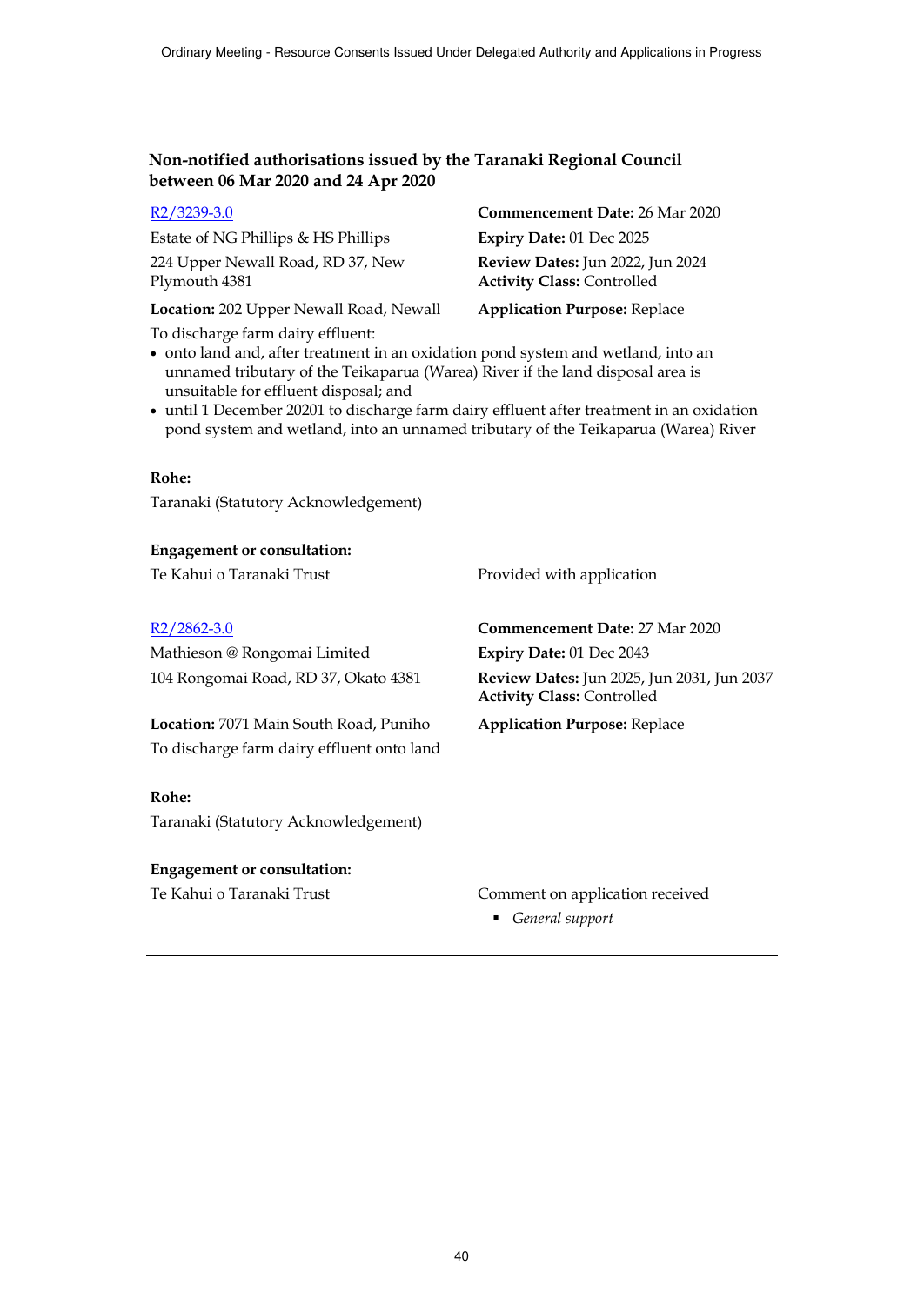| R2/1394-4.0                                                                                                                                                                                                                       | Commencement Date: 27 Mar 2020                                                  |
|-----------------------------------------------------------------------------------------------------------------------------------------------------------------------------------------------------------------------------------|---------------------------------------------------------------------------------|
| Harbledown Trust                                                                                                                                                                                                                  | Expiry Date: 01 Dec 2043                                                        |
| 22 McLean Street, Strandon, New Plymouth<br>4312                                                                                                                                                                                  | Review Dates: Jun 2025, Jun 2031, Jun 2037<br><b>Activity Class: Controlled</b> |
| Location: 1128 Frankley Road, Hurworth                                                                                                                                                                                            | <b>Application Purpose: Replace</b>                                             |
| To discharge farm dairy effluent onto land                                                                                                                                                                                        |                                                                                 |
| Rohe:                                                                                                                                                                                                                             |                                                                                 |
| Taranaki (Statutory Acknowledgement)                                                                                                                                                                                              |                                                                                 |
| Te Atiawa (Statutory Acknowledgement)                                                                                                                                                                                             |                                                                                 |
| <b>Engagement or consultation:</b>                                                                                                                                                                                                |                                                                                 |
| Te Kahui o Taranaki Trust                                                                                                                                                                                                         | Provided with application                                                       |
| Te Kotahitanga o Te Atiawa Trust                                                                                                                                                                                                  | Provided with application                                                       |
| R <sub>2</sub> /2489-3.0                                                                                                                                                                                                          | <b>Commencement Date: 30 Mar 2020</b>                                           |
| Ngatahi Trust                                                                                                                                                                                                                     | Expiry Date: 01 Dec 2026                                                        |
| C/- LA & KDH Ritchie, 586 Dudley Road<br>Upper, RD 6, Inglewood 4386                                                                                                                                                              | Review Dates: Jun 2022, Jun 2024<br><b>Activity Class: Controlled</b>           |
| Location: 586 Dudley Road Upper, Kaimiro                                                                                                                                                                                          | <b>Application Purpose: Replace</b>                                             |
| To discharge farm dairy effluent:<br>• onto land and, after treatment in an oxidation pond system, into an unnamed tributary<br>of the Waionganaiti Stream if the land disposal area is unsuitable for effluent disposal;<br>and, |                                                                                 |

 until 1 December 2021 to discharge farm dairy effluent after treatment in an oxidation pond system, into an unnamed tributary of the Waionganaiti Stream

# **Rohe:**

Taranaki (Statutory Acknowledgement) Te Atiawa (Statutory Acknowledgement)

# **Engagement or consultation:**

| Te Kahui o Taranaki Trust        | Provided with application |
|----------------------------------|---------------------------|
| Te Kotahitanga o Te Atiawa Trust | Provided with application |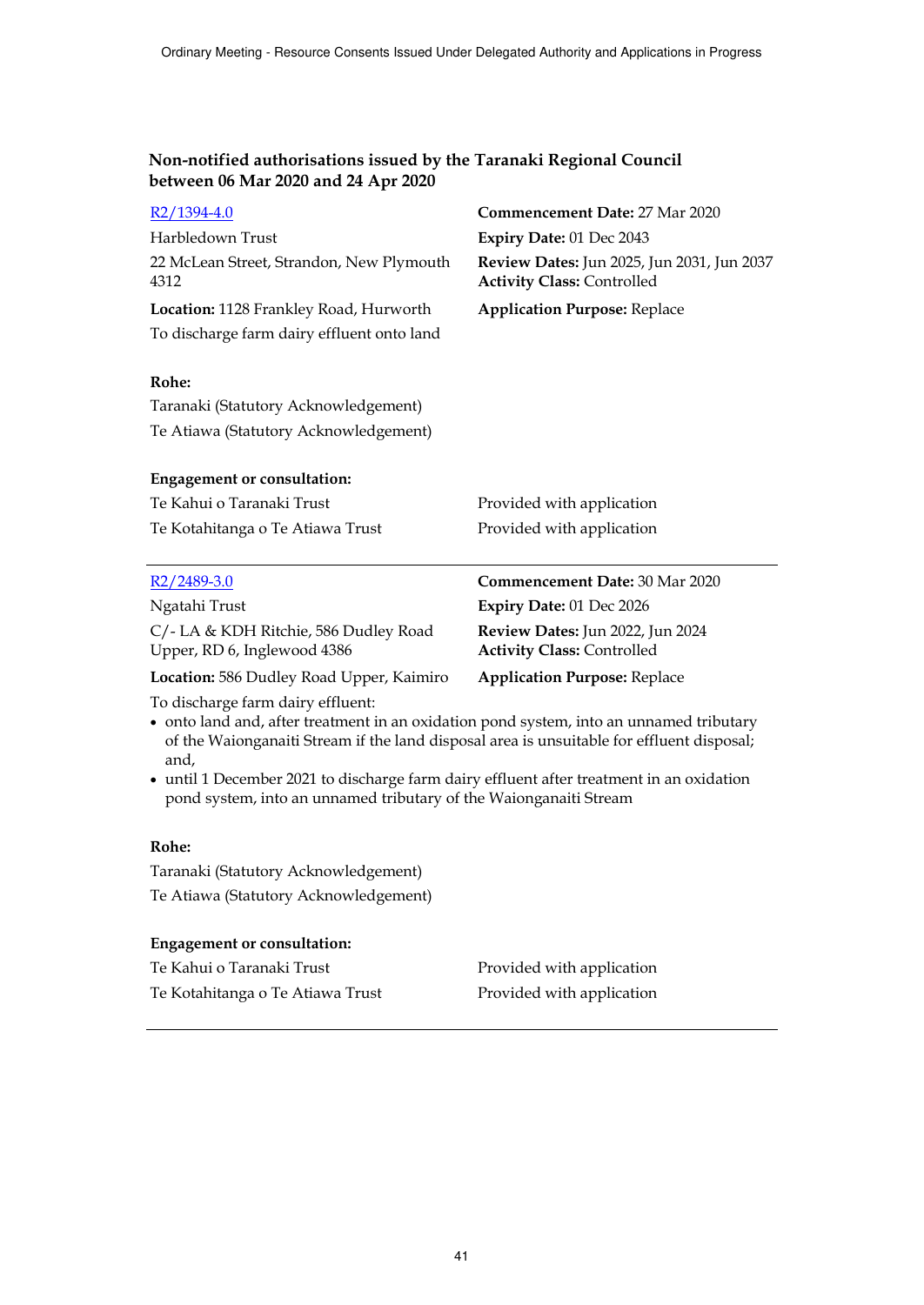| R <sub>2</sub> /0758-3.0                         | Commencement Date: 31 Mar 2020                                                  |
|--------------------------------------------------|---------------------------------------------------------------------------------|
| DR & FM Corrigan Trust Partnership               | Expiry Date: 01 Dec 2046                                                        |
| 280 Fraser Road, RD 13, Normanby, Hawera<br>4673 | Review Dates: Jun 2028, Jun 2034, Jun 2040<br><b>Activity Class: Controlled</b> |
| Location: 139 Whakatau Road, Normanby            | <b>Application Purpose: Replace</b>                                             |
| To discharge farm dairy effluent onto land       |                                                                                 |
|                                                  |                                                                                 |

# **Rohe:**

Ngati Ruanui

| R2/10821-1.0                                                                              | Commencement Date: 06 Apr 2020       |
|-------------------------------------------------------------------------------------------|--------------------------------------|
| Summerset Villages (New Plymouth) Limited Expiry Date: 01 Jun 2038                        |                                      |
| PO Box 5187, Lambton Quay, Wellington 6145 Review Dates: Jun 2026, Jun 2032               | <b>Activity Class: Discretionary</b> |
| Location: 35 Fernbrook Drive & 23 Te Arakete Application Purpose: New<br>Place, Vogeltown |                                      |
| To undertake remedial works in an unnamed tributary of the Huatoki Stream, including      |                                      |

To undertake remedial works in an unnamed tributary of the Huatoki Stream, including the reclamation of stream bed, installation of erosion protection and a culvert and ongoing excavation of the stream bed above the embankment

#### **Rohe:**

Te Atiawa (Statutory Acknowledgement)

#### **Engagement or consultation:**

| Ngati Te Whiti Hapu              | Consulted by applicant    |
|----------------------------------|---------------------------|
| Te Kotahitanga o Te Atiawa Trust | Provided with application |
| Te Kotahitanga o Te Atiawa Trust | Consulted by applicant    |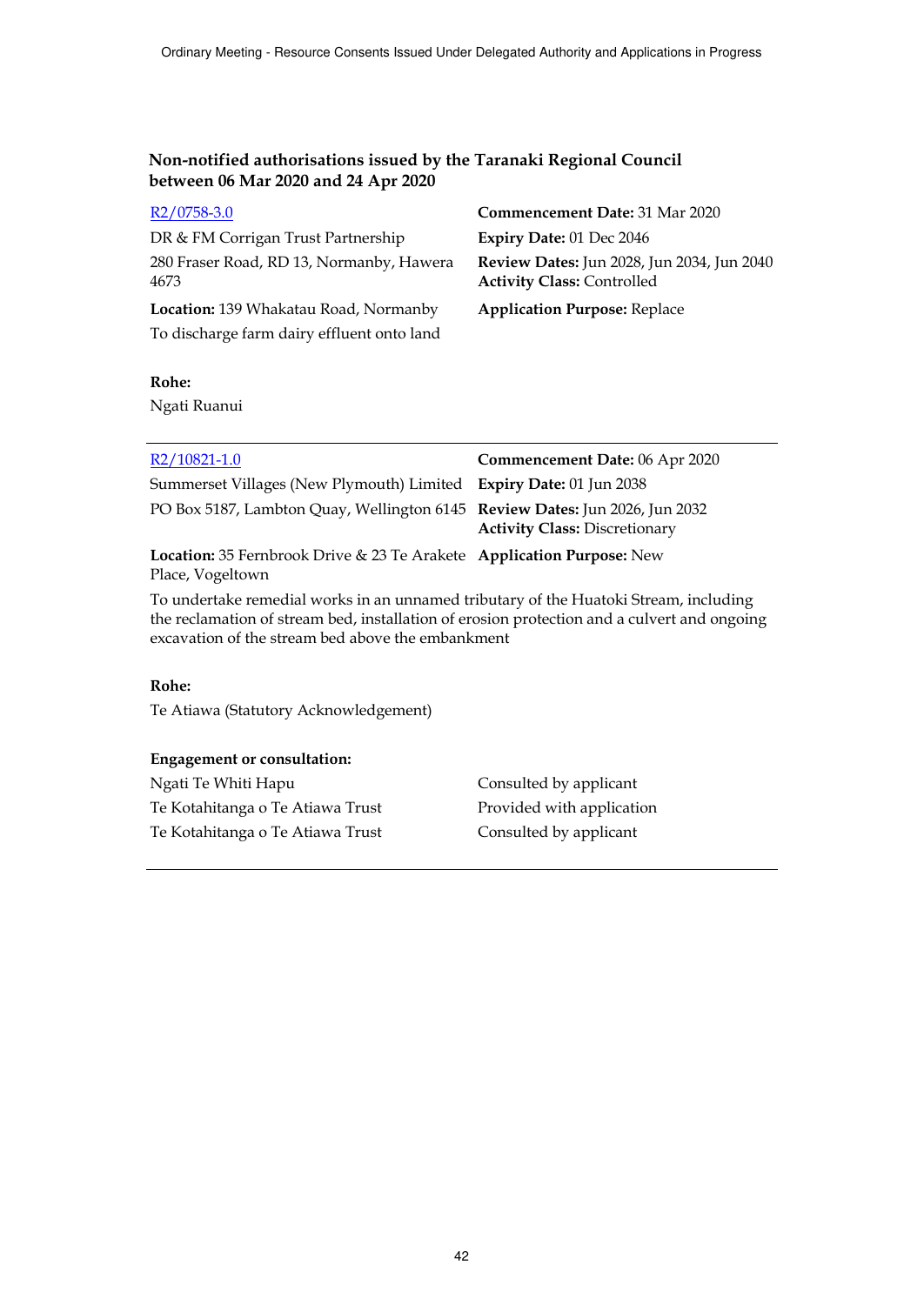| R2/10812-1.1                                                      | Commencement Date: 21 Apr 2020                                           |
|-------------------------------------------------------------------|--------------------------------------------------------------------------|
| Waka Kotahi NZ Transport Agency                                   | Expiry Date: 01 Jun 2039                                                 |
| Private Bag 11777, Manawatu Mail Centre,<br>Palmerston North 4442 | Review Dates: Jun 2027, Jun 2033<br><b>Activity Class: Discretionary</b> |
| Location: Road reserve, SH3, Mokau Road,<br>Mohakatino            | <b>Application Purpose: New</b>                                          |

To construct a rock rip-rap revetment and to occupy the associated space in the coastal marine area along the northern embankment of the Mohakatino River

#### **Rohe:**

Ngati Tama (Statutory Acknowledgement)

#### **Engagement or consultation:**

Department of Conservation Written approval provided Ngati Maniapoto Consulted by applicant Te Runanga O Ngati Tama Written approval provided Te Runanga O Ngati Tama Consulted by applicant

| $R2/10573-1.2$                          | Commencement Date: 23 Apr 2020                               |
|-----------------------------------------|--------------------------------------------------------------|
| Summerset Group Holdings Limited        | Expiry Date: 01 Jun 2020                                     |
| PO Box 5187, Wellington 6140            | <b>Review Dates:</b><br><b>Activity Class: Discretionary</b> |
| Location: 35 Fernbrook Drive, Vogeltown | <b>Application Purpose: Change</b>                           |

To undertake temporary remedial works in an unnamed tributary of the Huatoki Stream, including the installation of a spillway, maintenance and repair of an embankment, removal of an existing culvert and the associated disturbance of the stream bed

Change of consent conditions to remove condition 8

#### **Rohe:**

Te Atiawa (Statutory Acknowledgement)

#### **Engagement or consultation:**

Te Kotahitanga o Te Atiawa Trust Provided with application